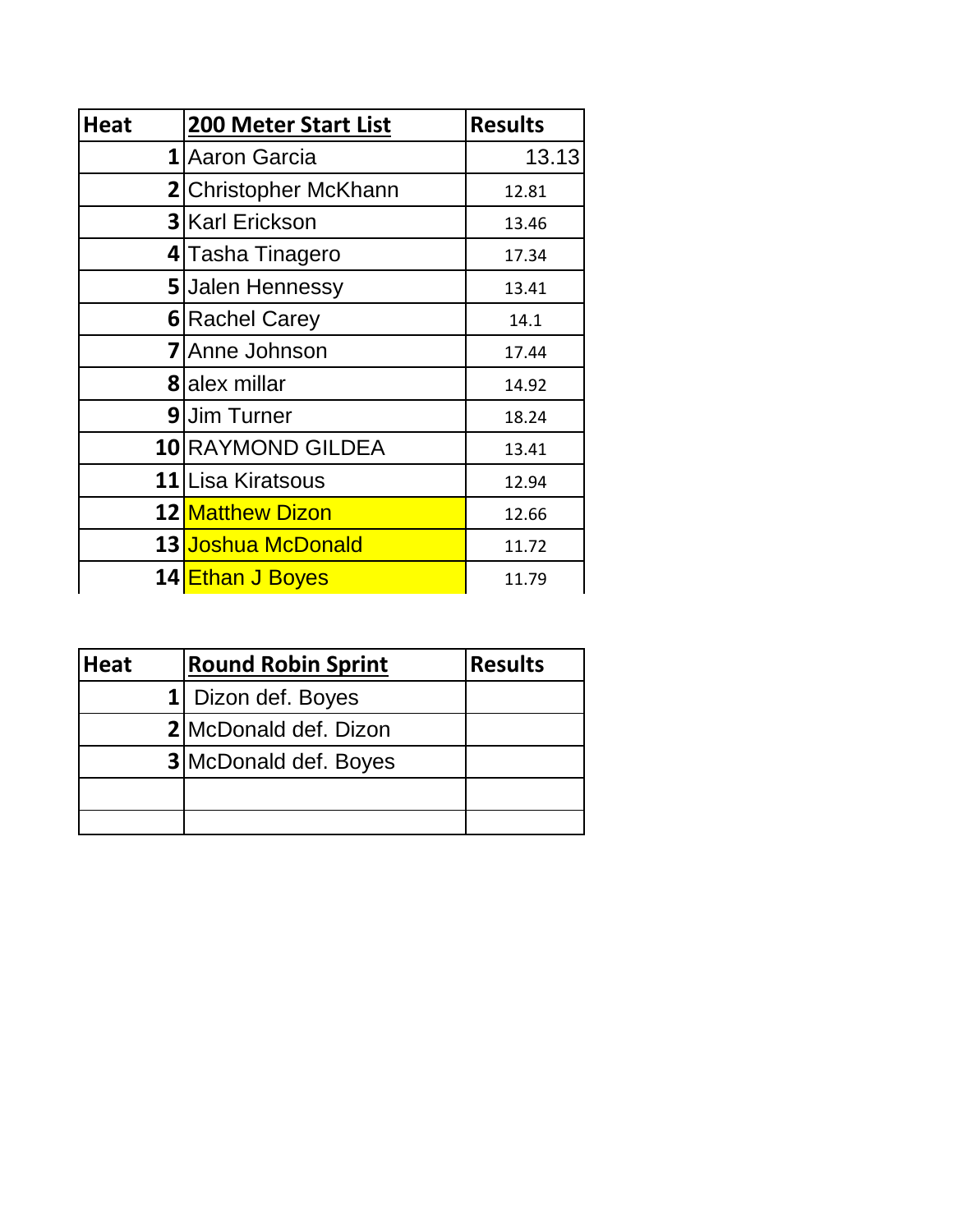| <b>Heat</b> | <b>500 Meter Start List</b> | <b>Results</b> |
|-------------|-----------------------------|----------------|
|             | 1 Christopher McKhann       | 0:38:54        |
|             | 2 Tasha Tinagero            | 0:53:58        |
|             | <b>3</b> Rachel Carey       | 0:43:00        |
|             | 4 Anne Johnson              | 0:53:26        |
|             | <b>5</b> Jalex millar       | 45:64          |
|             | <b>6</b> Uim Turner         | 0:54:59        |
|             | <b>7</b> Peter Steiner      | dns            |
|             | <b>8</b> Donald Hersam      | dns            |
|             | <b>9 RAYMOND GILDEA</b>     | 39:77          |
|             | 10 Lisa Kiratsous           | 0:40:02        |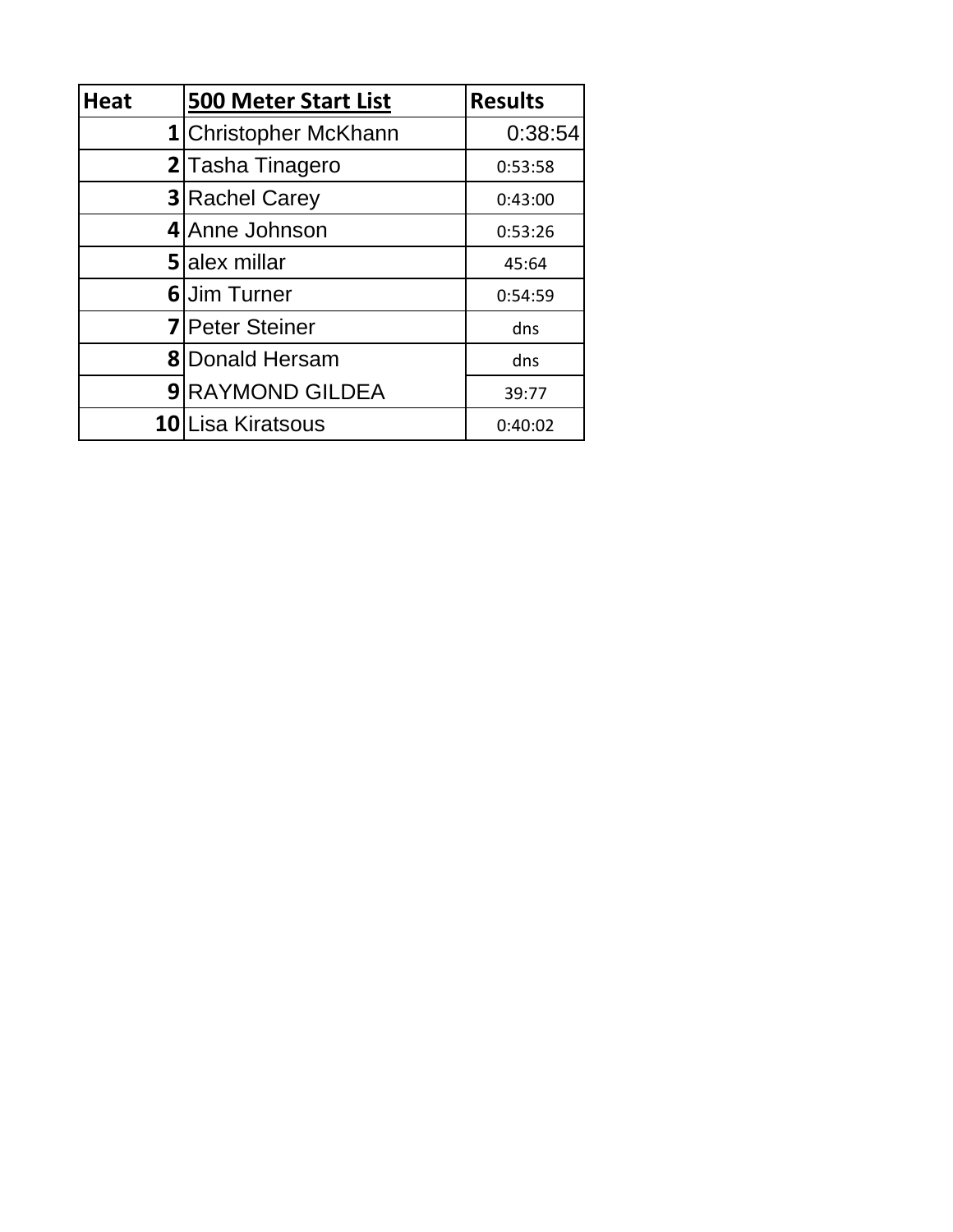| <b>Heat</b> | 1000 Meter Start List      | <b>Results</b> |
|-------------|----------------------------|----------------|
|             | 1 Karl Erickson            | 1:25:06        |
|             | 2 Jalen Hennessy           | 1:22:28        |
|             | <b>3</b> Mathias Jacquelin | 1.24.80        |
|             | 4 Donald Hersam            | 1.22.12        |
|             | <b>5</b> Peter Steiner     | dns            |
|             | 6 Stephen Doll             | 1.14.13        |
|             | <b>7</b> Carsten Baker     | 1:16:11        |

| <b>Heat</b> | 2000 Meter Start List | Results |
|-------------|-----------------------|---------|
|             | 1 Jim Turner          | 3.45.62 |
|             | 2 alex millar         | dns     |
|             | <b>3</b> david weiner | 2.44.52 |
|             | 4 Anne Johnson        | 3.37.13 |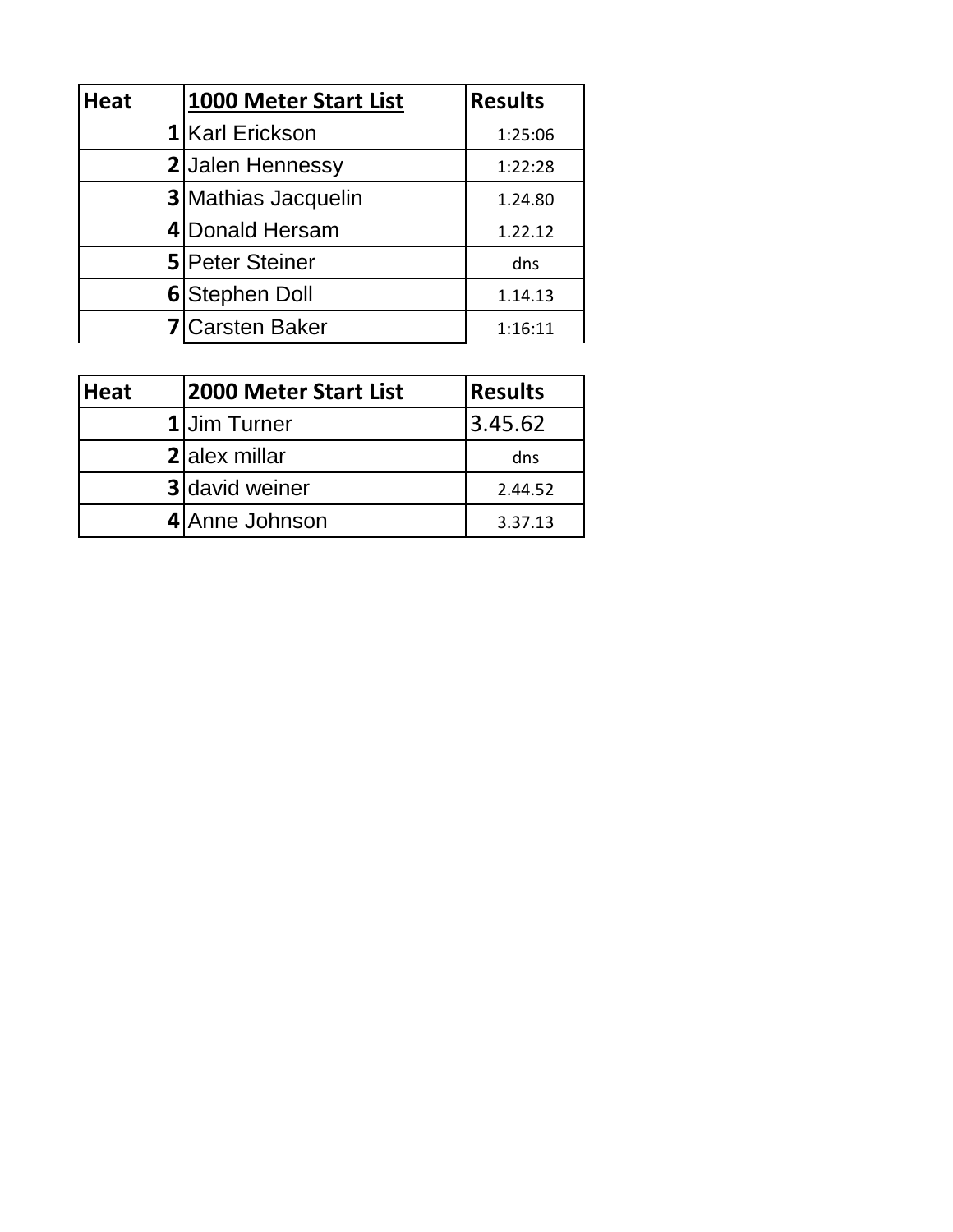| <b>Heat</b> | <b>3000 Meter Start List</b> | <b>Results</b> |
|-------------|------------------------------|----------------|
|             | 1 Jalen Hennessy             | 4.27.50        |
|             |                              |                |
|             |                              |                |
|             |                              |                |

| <b>Heat</b> | <b>4000 Meter Start List</b> | <b>Results</b> |
|-------------|------------------------------|----------------|
|             | 1 Karl Erickson              | 6.05.67        |
|             | 2 Mathias Jacquelin          | 5.37.48        |
|             | <b>3</b> Donald Hersam       | 5.25.88        |
|             | 4 Aaron Garcia               | 5.43.18        |
|             | 5 Stephen Doll               | 5.34.82        |
|             | <b>6</b> Carsten Baker       | 5.43.65        |

| <b>Heat</b> | <b>TEAM SPRINT</b>  | <b>Results</b> |
|-------------|---------------------|----------------|
|             | Rachel, Maya, Tasha | 1.43.37        |
|             | Ray, Ethan, Joshua  | 1.13.32        |

| <b>Heat</b> | <b>ITEAM PURSUIT</b>             | <b>Results</b> |  |
|-------------|----------------------------------|----------------|--|
|             | Mathias, Stephen, Aaron, Carsten | 15.17.75       |  |
|             |                                  |                |  |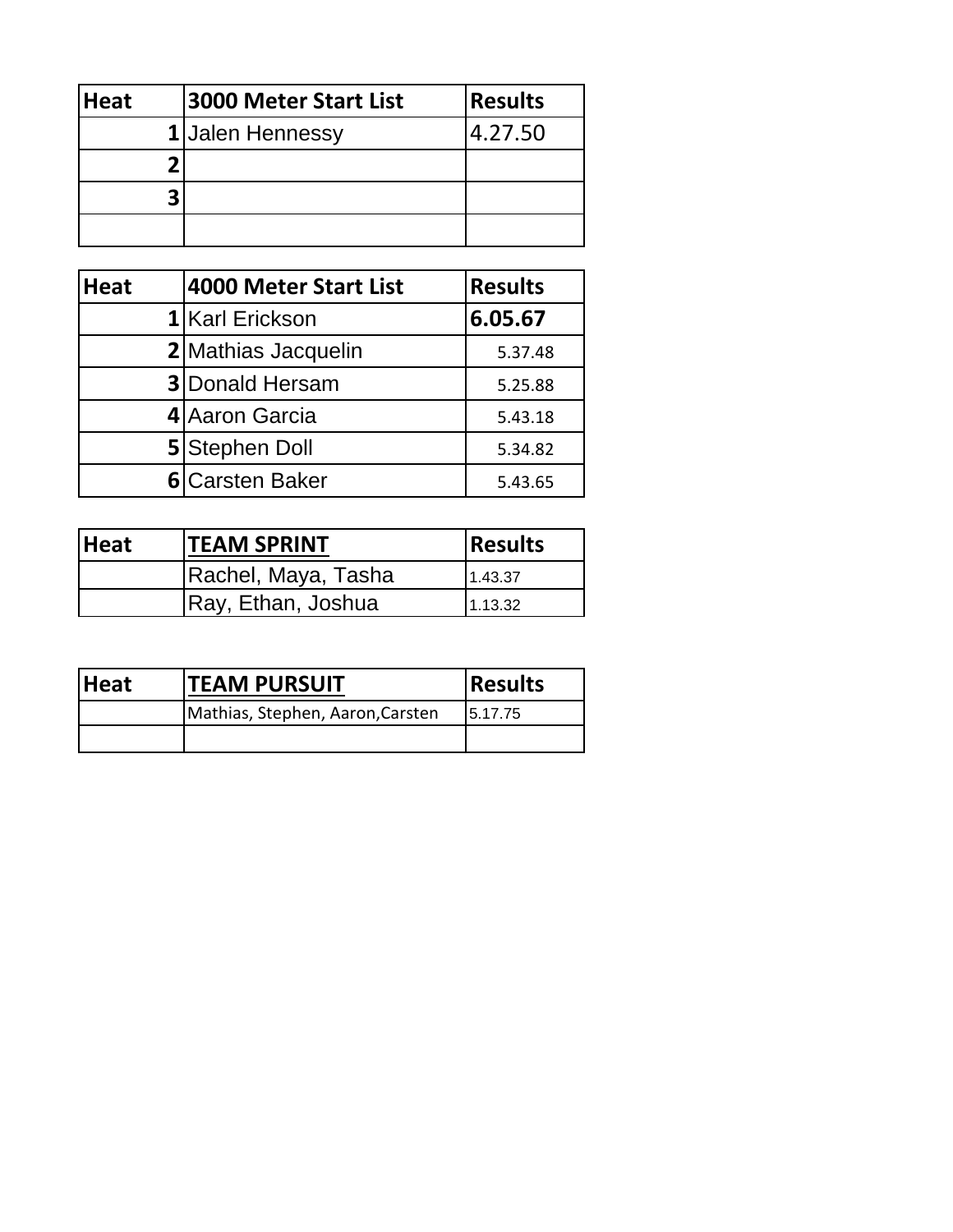| <b>Heat</b>    | <b>Number</b> | <b>200 Meter Start List</b> | 100m | <b>200m</b> | <b>TIME</b> |
|----------------|---------------|-----------------------------|------|-------------|-------------|
| 1              |               | <b>Tasha Tinagero</b>       |      | 8:09        |             |
| $\overline{2}$ |               | <b>Matthew Dizon</b>        |      | 12.66       |             |
| 3              |               | Joshua McDonald             |      | 11.72       |             |
| 4              |               | Ethan J Boyes               |      | 11.79       |             |
| 5              |               | <b>Christopher McKhann</b>  |      | 12.81       |             |
| 6              |               | <b>Karl Erickson</b>        |      | 13.46       |             |
| 7              |               | Jalen Hennessy              |      | 13.41       |             |
| 8              |               | <b>Rachel Carey</b>         |      | 14.1        |             |
| 9              |               | Anne Johnson                |      | 17.44       |             |
| 10             |               | Alex Millar                 |      | 14.92       |             |
| 11             |               | Jim Turner                  |      | 18.24       |             |
| 12             |               | <b>Raymond Gildea</b>       |      | 13.41       |             |
| 13             |               | Lisa Korutsous              |      | 12.94       |             |
| 14             |               | Aaron Garcia                |      | 13.13       |             |

| <b>Heat</b> | <b>Round Robin Sprint</b>     | <b>Results</b> |
|-------------|-------------------------------|----------------|
|             | 1 Dizon def. Boyes            |                |
|             | <b>2</b> IMcDonald def. Dizon |                |
|             | <b>3</b> McDonald def. Boyes  |                |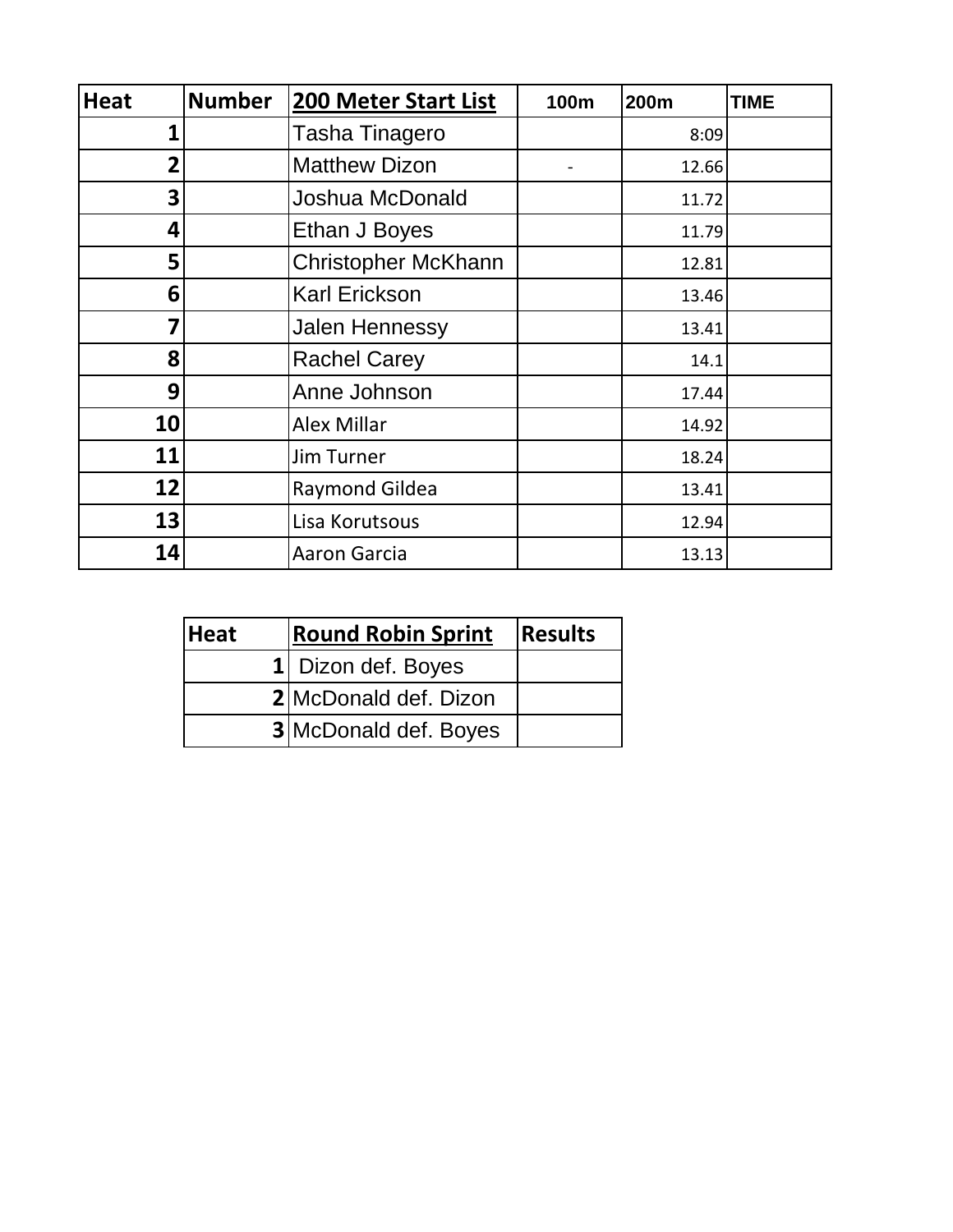|                |                            |              | 500 Meter TT - Hellyer |              |                           |                       |
|----------------|----------------------------|--------------|------------------------|--------------|---------------------------|-----------------------|
|                | Rider:Christopher McKhann  |              | Rider: Tasha Tinagero  |              | <b>Rider:Rachel Carey</b> |                       |
| Laps           |                            | Laps         |                        | Laps         |                           |                       |
| $\mathbf 1$    | 16,16                      |              | 1 23,03                | 1            | 17,22                     |                       |
| 0.5            | 25,96                      | 0.5          |                        | 0.5          | 29,75                     |                       |
| $\overline{0}$ | 38,38                      | 0            | 53,50                  | 0            | 42,90                     |                       |
| <b>Clock</b>   | 38,54                      | 38.54 Clock  | 53,58                  | <b>Clock</b> | 43,00                     |                       |
|                | Official:                  |              |                        |              |                           |                       |
|                |                            |              | 500 Meter TT - Hellyer |              |                           |                       |
|                | Rider: Anne Johnson        |              | Rider: alex millar     |              | Rider: Jim Turner         |                       |
| Laps           |                            | Laps         |                        | Laps         |                           |                       |
| $\mathbf{1}$   | 23,06                      |              | 1 18,48                |              | 1 23,17                   |                       |
| 0.5            | 38,16                      |              | 0.5 31,33              |              | 0.5 38,70                 |                       |
|                | 0 53,13                    |              | 0 45,55                |              | 0 54,49                   |                       |
| <b>Clock</b>   | 53,26                      | <b>Clock</b> | 45,64                  | <b>Clock</b> | 54,59                     |                       |
|                | Official:                  |              |                        |              |                           |                       |
|                |                            |              | 500 Meter TT - Hellyer |              |                           |                       |
|                | <b>Rider:Peter Steiner</b> |              | Rider: Donald Hersam   |              |                           | Rider: RAYMOND GILDEA |
| Laps           |                            | Laps         |                        | Laps         |                           |                       |
| 1              |                            |              |                        |              | 115,66                    |                       |
| 0.5            |                            | 0.5          |                        |              | 0.5 27,35                 |                       |
| $\overline{0}$ |                            | 0            |                        |              | 0 39,77                   |                       |
| <b>Clock</b>   |                            |              |                        | <b>Clock</b> | 39,77                     |                       |
|                | Official:                  |              |                        |              |                           |                       |
|                | Official:                  |              |                        |              |                           |                       |
|                |                            |              | 500 Meter TT - Hellyer |              |                           |                       |
|                | Rider:                     |              | Rider:                 |              | Rider:                    |                       |
| Laps           |                            | Laps         |                        | ILaps        |                           |                       |
| 1              |                            | 1            | ٠                      | 1            | $\blacksquare$            |                       |
| 0.5            |                            | 0.5          |                        | 0.5          |                           |                       |
|                |                            |              |                        |              |                           |                       |
| $\overline{0}$ |                            | 0            |                        | 0            |                           |                       |
| <b>Clock</b>   | Official:                  | <b>Clock</b> |                        | <b>Clock</b> | İ,                        |                       |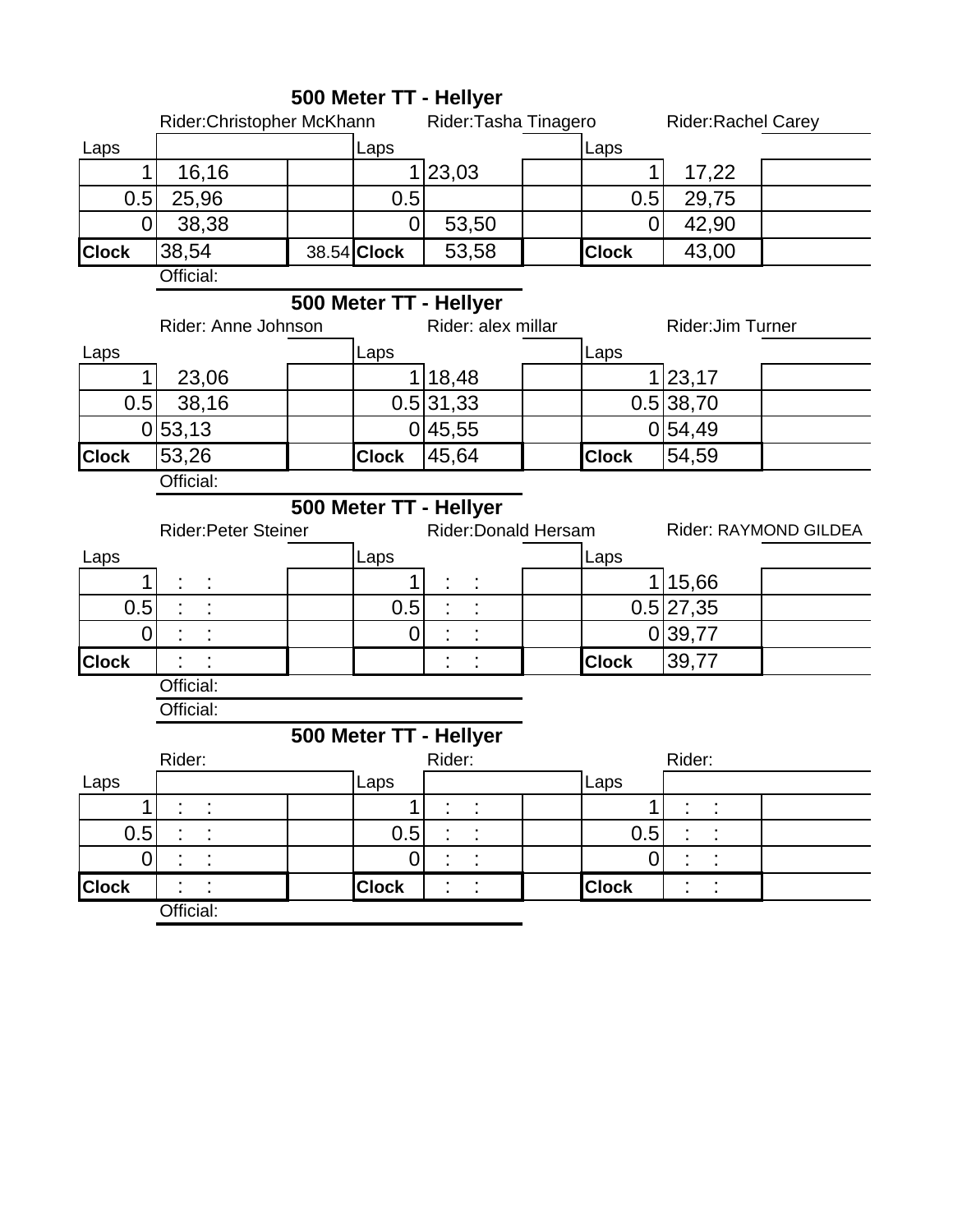| Event:       |                              |              |        |                | Date: |              |        |                |  |
|--------------|------------------------------|--------------|--------|----------------|-------|--------------|--------|----------------|--|
|              | <b>Rider: Lisa Kiratsous</b> |              | Rider: |                |       |              | Rider: |                |  |
| Laps         |                              | Laps         |        |                |       | Laps         |        |                |  |
|              | 1 16,31                      |              |        |                |       |              |        |                |  |
|              | 0.5 27,62                    |              | 0.5    | ٠              |       | 0.5          | ٠      |                |  |
|              | 0 39,81                      |              |        |                |       |              |        |                |  |
| <b>Clock</b> | 40,00                        | <b>Clock</b> |        | $\blacksquare$ |       | <b>Clock</b> |        | $\blacksquare$ |  |

**500 Meter TT - Hellyer**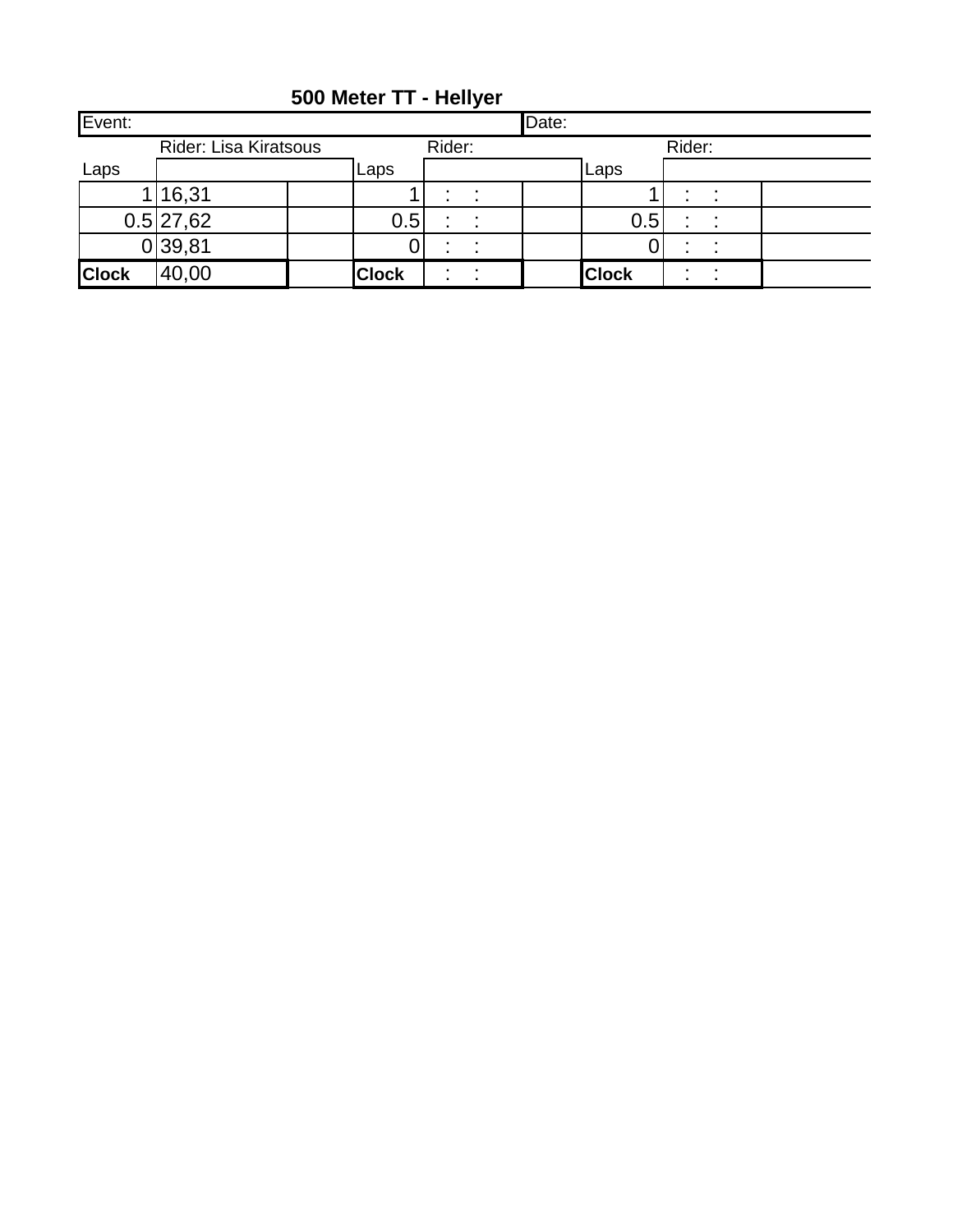| Event:         |                                                                                  |                         |             | Date: |              |                     |  |  |  |  |  |
|----------------|----------------------------------------------------------------------------------|-------------------------|-------------|-------|--------------|---------------------|--|--|--|--|--|
|                | Rider:                                                                           |                         | Rider:      |       |              | Rider:Karl Erickson |  |  |  |  |  |
| Laps           |                                                                                  | Laps                    |             |       | Laps         |                     |  |  |  |  |  |
| 2.5            |                                                                                  | 2.5                     |             |       |              | 2.5 19,09           |  |  |  |  |  |
| $\overline{2}$ |                                                                                  | 2                       |             |       |              | 231,98              |  |  |  |  |  |
| 1.5            |                                                                                  | 1.5                     |             |       |              | 1.5 44,87           |  |  |  |  |  |
| 1              |                                                                                  | 1                       |             |       |              | 1 57,91             |  |  |  |  |  |
| 0.5            |                                                                                  | 0.5                     |             |       |              | 0.5 1,11,31         |  |  |  |  |  |
| 0              |                                                                                  | 0                       |             |       |              | 0 1,25,16           |  |  |  |  |  |
| <b>Clock</b>   |                                                                                  | <b>Clock</b>            |             |       | <b>Clock</b> | 1,25,06             |  |  |  |  |  |
|                | Official:                                                                        |                         |             |       |              |                     |  |  |  |  |  |
|                |                                                                                  | 1000 Meter TT - Hellyer |             |       |              |                     |  |  |  |  |  |
| Event:         |                                                                                  |                         |             | Date: |              |                     |  |  |  |  |  |
|                | Rider: Jalen Hennessy<br>Rider: Mathias Jacquelin<br><b>Rider: Donald Hersam</b> |                         |             |       |              |                     |  |  |  |  |  |
|                |                                                                                  |                         |             |       |              |                     |  |  |  |  |  |
| Laps           |                                                                                  | Laps                    |             |       | Laps         |                     |  |  |  |  |  |
|                | 2.5 17,56                                                                        |                         | 2.5 18,19   |       |              | 2.5 17,53           |  |  |  |  |  |
|                | 230,39                                                                           |                         | 2 32,70     |       |              | 2 30,61             |  |  |  |  |  |
|                | 1.5 42,53                                                                        |                         | 1.5 46,02   |       |              | 1.5 43,25           |  |  |  |  |  |
| 1              | 55,25                                                                            | 1                       | 59,16       |       | 1            | 56,33               |  |  |  |  |  |
|                | 0.5 1,08,14                                                                      |                         | 0.5 1,12,24 |       |              | 0.5 1,09,08         |  |  |  |  |  |
| 0              | 1,22,25                                                                          |                         | 0 1,24,69   |       |              | 0 1,22,11           |  |  |  |  |  |
| <b>Clock</b>   | 1,22,28                                                                          | <b>Clock</b>            | 1,24,80     |       | <b>Clock</b> | 1,22,12             |  |  |  |  |  |

# **1000 Meter TT - Hellyer**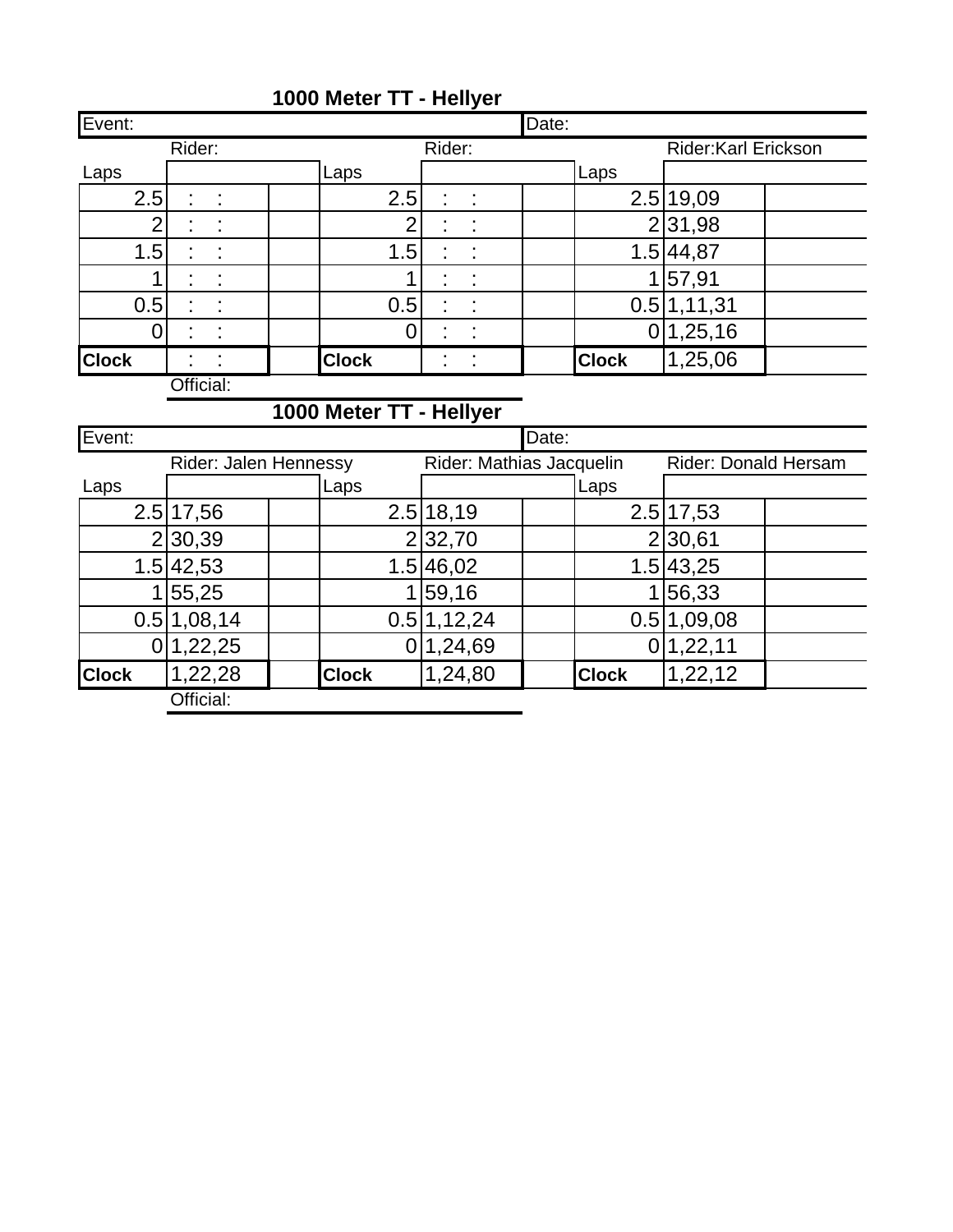| Event:       |           |                             |              |                     | Date: |                      |             |  |  |
|--------------|-----------|-----------------------------|--------------|---------------------|-------|----------------------|-------------|--|--|
|              |           | <b>Rider: Peter Steiner</b> |              | Rider: Stephen Doll |       | Rider: Carsten Baker |             |  |  |
| Laps         |           |                             | Laps         |                     |       | Laps                 |             |  |  |
| 2.5          |           | t                           |              | 2.5 15,84           |       |                      | 2.5 16,72   |  |  |
|              |           |                             |              | 2 27,03             |       |                      | 2 27,90     |  |  |
| 1.5          |           | t,                          |              | 1.5 38,07           |       |                      | 1.5 38,62   |  |  |
|              |           |                             |              | 49,57               |       |                      | 50, 15      |  |  |
| 0.5          |           | t                           |              | 0.5 1,01,46         |       |                      | 0.5 1,02,44 |  |  |
|              |           |                             |              | 1,14,28             |       |                      | 1,16,08     |  |  |
| <b>Clock</b> |           | ٠                           | <b>Clock</b> | 1,14,13             |       | <b>Clock</b>         | 1,16,11     |  |  |
|              | Official: |                             |              |                     |       |                      |             |  |  |

# **1000 Meter TT - Hellyer**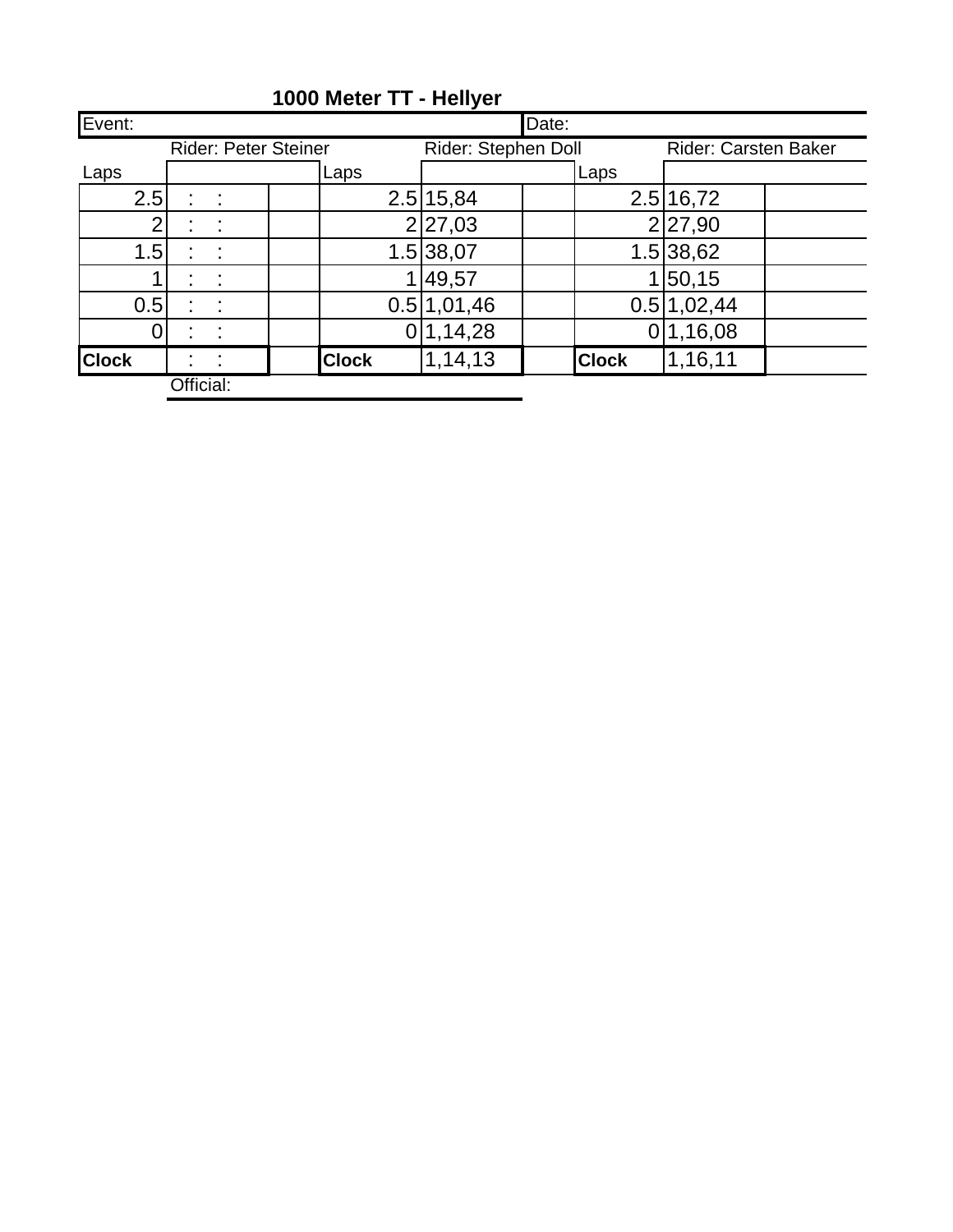| Event:         |           |                      |                |       |             | Date: |              |                   |  |
|----------------|-----------|----------------------|----------------|-------|-------------|-------|--------------|-------------------|--|
|                | Rider     |                      |                | Rider |             |       |              | Rider: Jim Turner |  |
| Laps           |           |                      | Laps           |       |             |       | Laps         |                   |  |
| 5.5            | Ì         | $\ddot{\phantom{a}}$ | 5.5            | t,    | $\sim 10^7$ |       |              | 5.5 23,46         |  |
| 5              |           |                      | 5              |       |             |       |              | 5 41,39           |  |
| 4.5            |           | ÷                    | 4.5            | t,    | t           |       |              | 4.5 58,78         |  |
| 4              |           | ÷,                   | 4              |       | Ì,          |       |              | 4 1,16,74         |  |
| 3.5            |           | t                    | 3.5            |       |             |       |              | 3.5 1,34,42       |  |
| 3              |           |                      | 3              |       |             |       |              | 3 1,53,20         |  |
| 2.5            |           | ÷                    | 2.5            |       | ÷           |       |              | 2.5 2,11,56       |  |
| $\overline{2}$ |           | ÷                    | $\overline{2}$ |       | t           |       |              | 2 2,30,75         |  |
| 1.5            |           | ÷                    | 1.5            |       | t           |       |              | 1.5 2,49,64       |  |
|                |           |                      | 1              |       |             |       |              | 1 3,08,76         |  |
| 0.5            |           | t,                   | 0.5            |       | t           |       |              | 0.5 3,27,34       |  |
| $\overline{0}$ |           |                      | $\overline{0}$ |       | ÷           |       |              | 0 3,45,47         |  |
| <b>Clock</b>   |           | ÷                    | <b>Clock</b>   | t,    | ÷           |       | <b>Clock</b> | 3,45,62           |  |
|                | Official: |                      |                |       |             |       |              |                   |  |

L,

# **2000 Meter Pursuit - Hellyer**

# **2000 Meter Pursuit - Hellyer**

| Event:         |           |                    |              |                     | Date: |              |                     |
|----------------|-----------|--------------------|--------------|---------------------|-------|--------------|---------------------|
|                |           | Rider: alex millar |              | Rider: david weiner |       |              | Rider: Anne Johnson |
| Laps           |           |                    | Laps         |                     |       | Laps         |                     |
| 5.5            |           |                    |              | 5.5 16,19           |       |              | 5.5 23,58           |
| 5 <sup>1</sup> |           |                    |              | 5 28,62             |       |              | 5 40,50             |
| 4.5            |           |                    |              | 4.5 40,94           |       |              | 4.5 57,44           |
| 4              |           |                    |              | 4 53,65             |       |              | 4 1,14,72           |
| 3.5            |           |                    |              | 3.5 1,06,79         |       |              | 3.5 1,32,55         |
| 3              |           |                    |              | 3 1,20,47           |       |              | 3 1,50,40           |
| 2.5            |           |                    |              | 2.5 1,34,15         |       |              | 2.5 2,08,25         |
| $\overline{2}$ |           |                    |              | 2 1,48,15           |       |              | 2 2,26,65           |
| 1.5            |           |                    |              | 1.5 2,01,94         |       |              | 1.5 2,44,15         |
|                | ÷         | ÷                  |              | 1 2,16,00           |       |              | 1 3,02,40           |
| 0.5            |           |                    |              | 0.5 2,29,97         |       |              | 0.5 3,19,47         |
| $\overline{0}$ |           |                    |              | 0 2,44,40           |       |              | 0 3,36,90           |
| <b>Clock</b>   |           |                    | <b>Clock</b> | 2,44,52             |       | <b>Clock</b> | 3,37,13             |
|                | Official: |                    |              |                     |       |              |                     |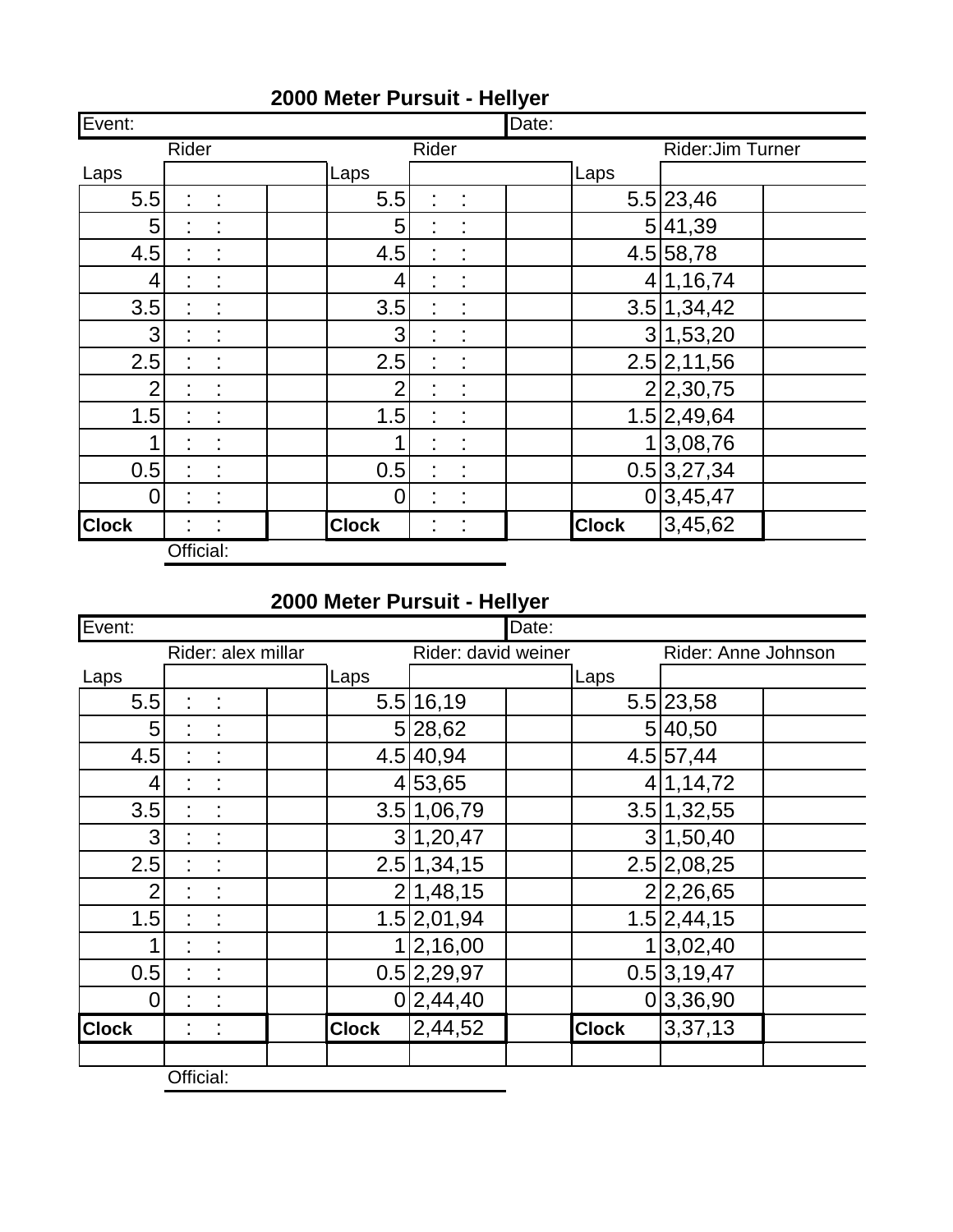| Event:         |       |                      |              |                |       |                      | Date: |              |                         |  |
|----------------|-------|----------------------|--------------|----------------|-------|----------------------|-------|--------------|-------------------------|--|
|                | Rider |                      |              |                | Rider |                      |       |              | Rider: Jalen Hennessy   |  |
| Laps           |       |                      | Laps         |                |       |                      |       | Laps         |                         |  |
| 8.5            | t,    | t,                   |              | 8.5            | t,    | t,                   |       |              | 8.5 18,49               |  |
| 8              |       |                      |              | 8              |       |                      |       |              | 833,84                  |  |
| 7.5            | ł,    | Ì,                   |              | 7.5            |       |                      |       |              | 7.5 48,71               |  |
| $\overline{7}$ | t,    | Ì.                   |              | 7              |       |                      |       |              | 7 1,03,31               |  |
| 6.5            | ł,    | $\ddot{\phantom{0}}$ |              | 6.5            | Ì,    |                      |       |              | 6.5 1,17,74             |  |
| 6              | t,    | $\ddot{\phantom{a}}$ |              | 6              | Ì,    | Ì,                   |       |              | 6 1,32,34               |  |
| 5.5            | t,    | ċ                    |              | 5.5            | t,    |                      |       |              | 5.5 1,46,71             |  |
| 5              |       | Ì                    |              | 5              |       |                      |       |              | 5 2,01,81               |  |
| 4.5            | t,    |                      |              | 4.5            |       |                      |       |              | 4.5 2,16,39             |  |
| $\overline{4}$ | t,    | Ì.                   |              | $\overline{4}$ | Ì.    | Ì                    |       |              | 4 2,31,07               |  |
| 3.5            |       | $\vdots$             |              | 3.5            |       |                      |       |              | $3.5\overline{2,45,28}$ |  |
| 3              | t,    | $\vdots$             |              | 3              | t,    |                      |       |              | 3 3,00,21               |  |
| 2.5            | t,    | Ì                    |              | 2.5            | t,    |                      |       |              | 2.5 3,15,28             |  |
| $\overline{2}$ | ł,    | Ì,                   |              | $\overline{2}$ |       |                      |       |              | 2 3,30,57               |  |
| 1.5            | t,    | Ì                    |              | 1.5            | t,    |                      |       |              | 1.5 3,45,31             |  |
| 1              | Ì.    | Ì                    |              | 1              | t,    |                      |       |              | 1 4,00,49               |  |
| 0.5            |       | $\ddot{\phantom{a}}$ |              | 0.5            |       | $\ddot{\phantom{a}}$ |       |              | 0.5 4,14,17             |  |
| $\overline{0}$ | t,    | Ì                    |              | $\overline{0}$ | ÷,    |                      |       |              | 0 4,27,42               |  |
| <b>Clock</b>   | Ì,    | t,                   | <b>Clock</b> |                | t,    | Ì,                   |       | <b>Clock</b> | 4,27,50                 |  |
|                |       |                      |              |                |       |                      |       |              |                         |  |

# **3000 Meter Pursuit - Hellyer**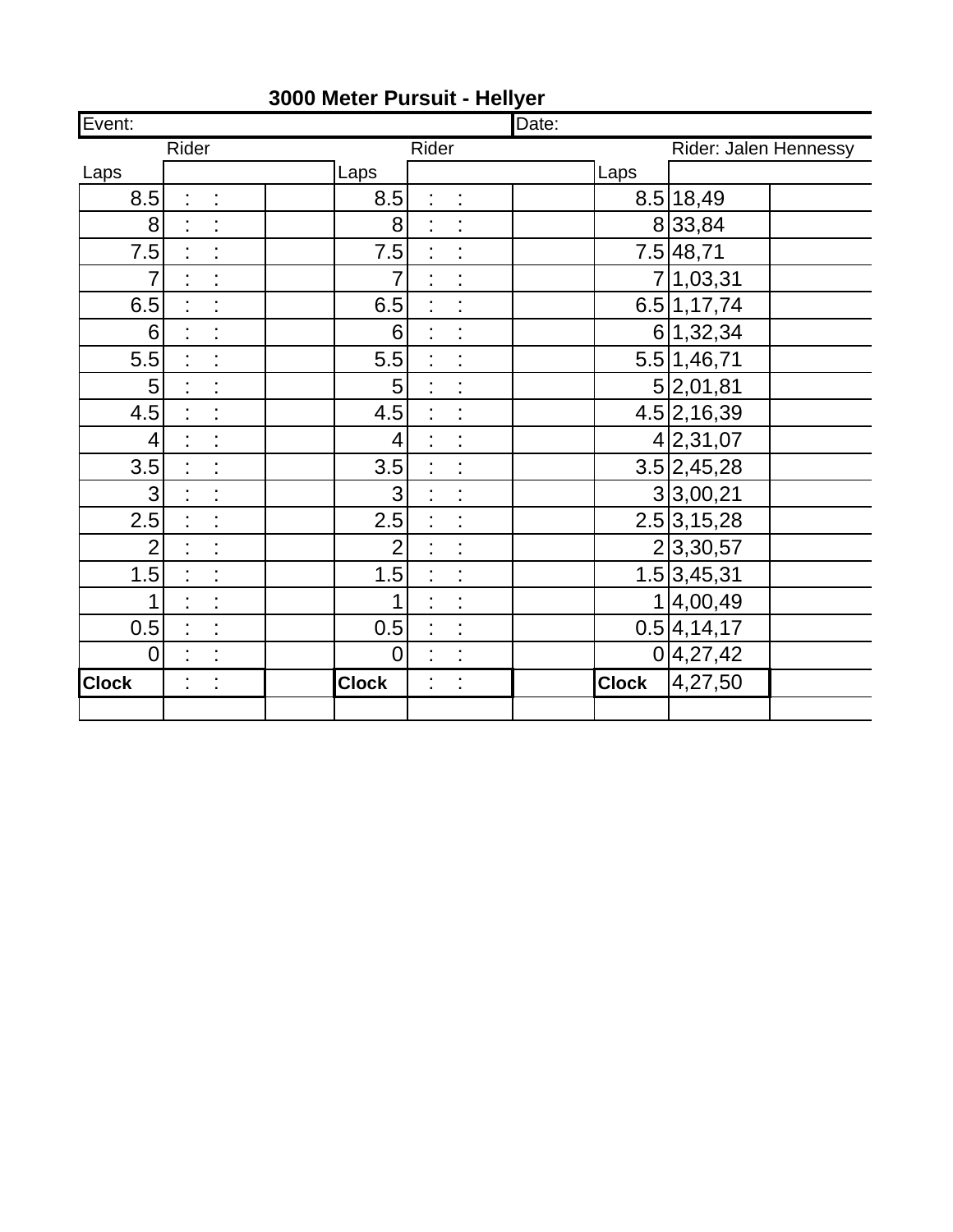| Event:       |                         |              |                          | Date: |              |                          |  |  |
|--------------|-------------------------|--------------|--------------------------|-------|--------------|--------------------------|--|--|
|              | Rider: Karl Erickson    |              | Rider: Mathias Jacquelin |       |              | Rider: Donald Hersam     |  |  |
| Laps         |                         | Laps         |                          |       | Laps         |                          |  |  |
| 11.5         | 17.92                   | 11.5         | 16.69                    |       | 11.5         | 16.1                     |  |  |
| 11           | 32.9                    | 11           | 31.48                    |       | 11           | 29.32                    |  |  |
| 10.5         | 47.9                    | 10.5         | 45.76                    |       | 10.5         | 41.85                    |  |  |
|              | 10 1.03.29              |              | 10 1.00.26               |       | 10           | 54.68                    |  |  |
|              | 9.5 1.18.86             |              | 9.5 1.14.51              |       |              | 9.5 1.07.75              |  |  |
|              | 9 1.34.64               |              | 9 1.28.63                |       |              | 9 1.21.18                |  |  |
|              | 8.5 1.50.17             |              | 8.5 1.42.73              |       |              | 8.5 1.34.50              |  |  |
|              | 82.05.36                |              | 81.56.73                 |       |              | 81.47.90                 |  |  |
|              | 7.5 2.20.27             |              | 7.5 2.10.31              |       |              | 7.5 2.01.15              |  |  |
|              | 72.35.24                |              | 72.24.23                 |       |              | 7 2.15.03                |  |  |
|              | $6.5$   2.50.39         |              | 6.5 2.37.94              |       |              | $6.5$ 2.28.50            |  |  |
|              | 63.05.17                |              | 6 2.51.76                |       |              | 6 2.42.03                |  |  |
|              | 5.5 3.20.46             |              | 5.5 3.05.63              |       |              | 5.5 2.55.75              |  |  |
|              | 5 3.35.23               |              | 5 3.19.73                |       |              | 53.09.50                 |  |  |
|              | 4.5 3.50.31             |              | 4.5 3.33.91              |       |              | $4.5$ 3.23.15            |  |  |
|              | 4 4.05.22               |              | 4 3.48.06                |       |              | $4\overline{)3.37.22}$   |  |  |
|              | 3.5 4.20.12             |              | 3.5 4.01.66              |       |              | $3.5$ 3.52.25            |  |  |
|              | 3 4.35.05               |              | 3 4.15.31                |       |              | 3 4.05.43                |  |  |
|              | 2.5 4.49.82             |              | 2.5 4.29.02              |       |              | 2.54.18.93               |  |  |
|              | 25.04.79                |              | 24.42.69                 |       |              | 24.32.35                 |  |  |
|              | 1.5 5.20.24             |              | 1.54.56.23               |       |              | 1.5 4.45.57              |  |  |
|              | 1 5.35.01               |              | 1 5.10.02                |       |              | 14.59.18                 |  |  |
|              | $0.5\overline{5.50.14}$ |              | $0.5$ 5.23.66            |       |              | $0.5\overline{)5.12.43}$ |  |  |
|              | 0 6.05.44               |              | 0 5.37.41                |       |              | 0 5.25.97                |  |  |
| <b>Clock</b> | 6.05.67                 | <b>Clock</b> | 5.37.48                  |       | <b>Clock</b> | 5.25.88                  |  |  |

#### **4000 Meter Pursuit - Hellyer**

Official: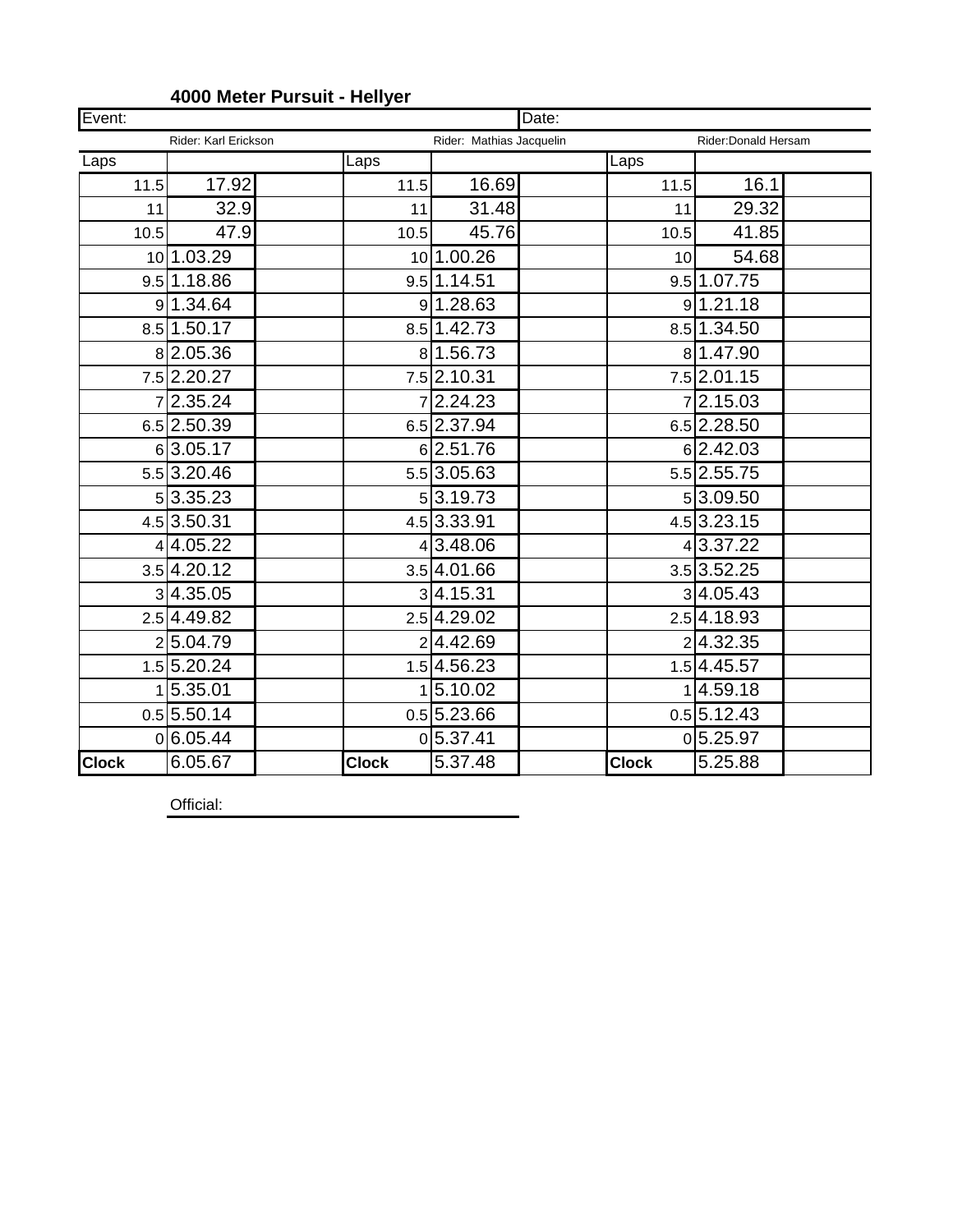| Event:       |                         |              |                     | Date: |              |                         |  |  |
|--------------|-------------------------|--------------|---------------------|-------|--------------|-------------------------|--|--|
|              | Rider: Aaron Garcia     |              | Rider: Stephen Doll |       |              | Rider:Carsten Baker     |  |  |
| Laps         |                         | Laps         |                     |       | Laps         |                         |  |  |
| 11.5         | 16.48                   | 11.5         | 15                  |       | 11.5         | 18.18                   |  |  |
| 11           | 29.69                   | 11           | 27.32               |       | 11           | 33.22                   |  |  |
| 10.5         | 42.89                   | 10.5         | 39                  |       | 10.5         | 47.5                    |  |  |
| 10           | 55.84                   | 10           | 51.28               |       |              | 10 1.02.00              |  |  |
|              | $9.5$ 1.09.16           |              | 9.5 1.03.86         |       |              | 9.5 1.16.32             |  |  |
|              | 9 1.22.91               |              | 9 1.16.68           |       |              | 9 1.30.65               |  |  |
|              | 8.5 1.36.98             |              | 8.5 1.21.78         |       |              | 8.5 1.44.75             |  |  |
|              | 8 1.51.23               |              | 81.43.15            |       |              | 81.59.57                |  |  |
|              | 7.5 2.05.56             |              | 7.5 1.56.90         |       |              | 7.5 2.13.78             |  |  |
|              | 72.20.02                |              | 72.10.68            |       |              | 72.27.90                |  |  |
|              | 6.5 2.34.19             |              | 6.5 2.24.72         |       |              | 6.5 2.41.75             |  |  |
|              | 6 2.48.66               |              | 62.39.07            |       |              | 62.56.22                |  |  |
|              | 5.5 3.02.94             |              | 5.5 2.53.40         |       |              | 5.5 3.10.36             |  |  |
|              | 5 3.17.66               |              | 53.07.75            |       |              | 53.24.68                |  |  |
|              | 4.5 3.32.13             |              | 4.5 3.22.25         |       |              | 4.5 3.38.68             |  |  |
|              | 4 3.46.91               |              | 4 3.36.90           |       |              | 4 3.53.00               |  |  |
|              | 3.5 4.01.44             |              | $3.5$ 3.51.61       |       |              | 3.5 4.06.97             |  |  |
|              | 3 4.16.16               |              | 34.06.25            |       |              | 34.21.07                |  |  |
|              | $2.5\overline{4.30.81}$ |              | 2.5 4.20.97         |       |              | $2.5\overline{4.35.07}$ |  |  |
|              | 2 4.45.48               |              | 24.35.78            |       |              | 24.49.07                |  |  |
|              | 1.5 5.00.44             |              | 1.54.50.75          |       |              | 1.5 5.02.90             |  |  |
|              | 1 5.15.16               |              | 15.05.47            |       |              | 5.16.72                 |  |  |
|              | 0.5 5.29.31             |              | $0.5$ 5.20.03       |       |              | $0.5\overline{5.30.00}$ |  |  |
|              | 0 5.43.16               |              | 0 5.34.57           |       |              | 0 5.43.65               |  |  |
| <b>Clock</b> | 5.43.18                 | <b>Clock</b> | 5.34.82             |       | <b>Clock</b> | 5.43.65                 |  |  |

#### **4000 Meter Pursuit - Hellyer**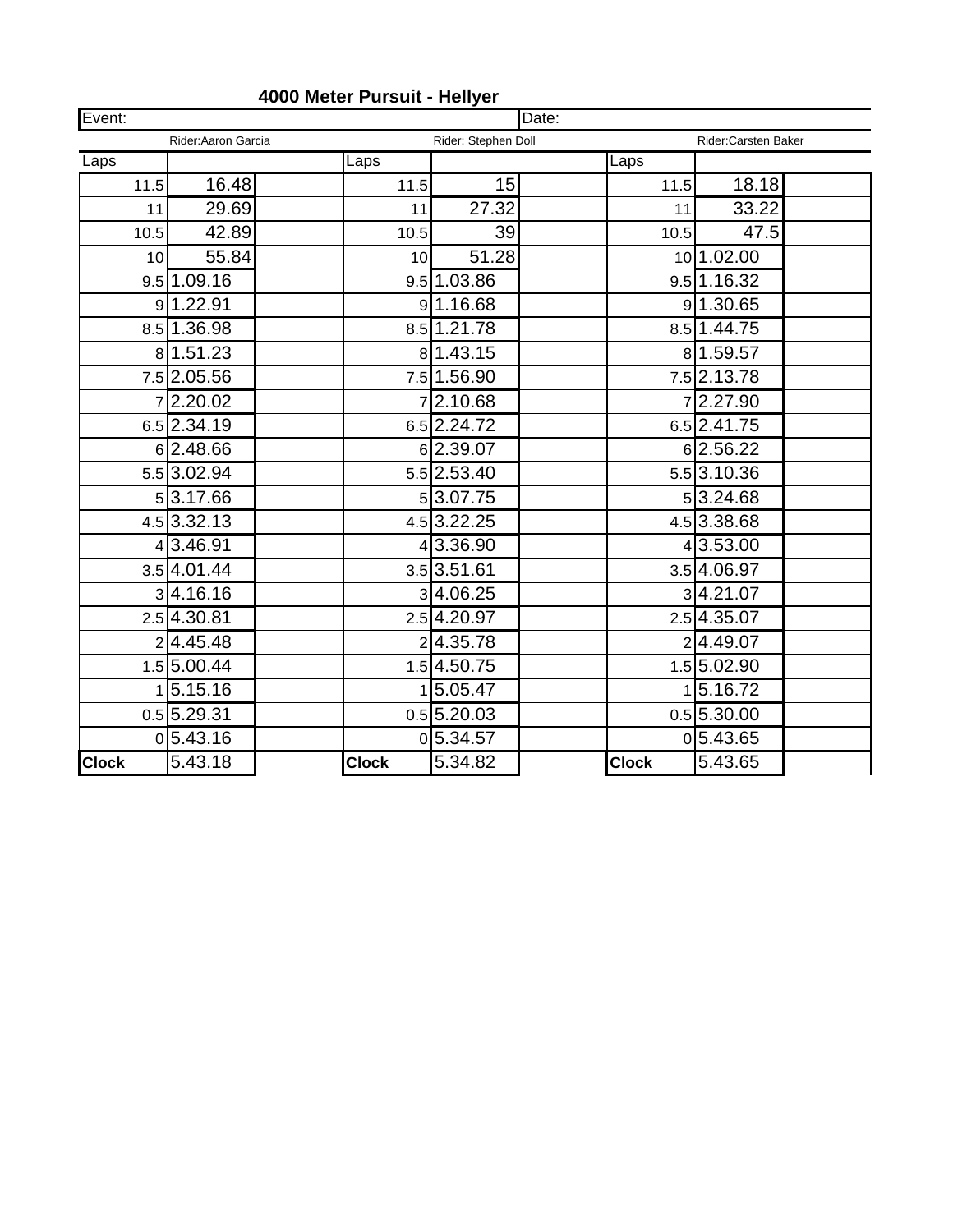| Event:       |                     |  |                |                    | Date: |              |   |                      |  |
|--------------|---------------------|--|----------------|--------------------|-------|--------------|---|----------------------|--|
|              | Rider               |  |                |                    | Rider |              |   |                      |  |
| Laps         | Tasha, Rachel, Maya |  | Laps           | Ray, Joshua, Ethan |       | Laps         |   |                      |  |
| 2.5          | 25.98               |  | 2.5            | 16.15              |       | 2.5          | t | $\ddot{\phantom{a}}$ |  |
| っ            | 41.38               |  | $\overline{2}$ | 28.32              |       |              |   |                      |  |
|              | 58.03<br>1.5        |  | 1.5<br>39.97   |                    |       | 1.5          |   |                      |  |
|              | 1.16.28             |  |                | 51.25              |       |              |   |                      |  |
| 0.5          | 1.30.34             |  |                | 0.5 1.02.07        |       | 0.5          |   | ÷                    |  |
| 0            | 1.43.28             |  |                | 0 1.13.25          |       |              |   |                      |  |
| <b>Clock</b> | 1.43.37             |  | <b>Clock</b>   | 1.13.32            |       | <b>Clock</b> | ٠ | $\bullet$            |  |
|              | Official:           |  |                |                    |       |              |   |                      |  |

**Team Sprint TT - Hellyer**